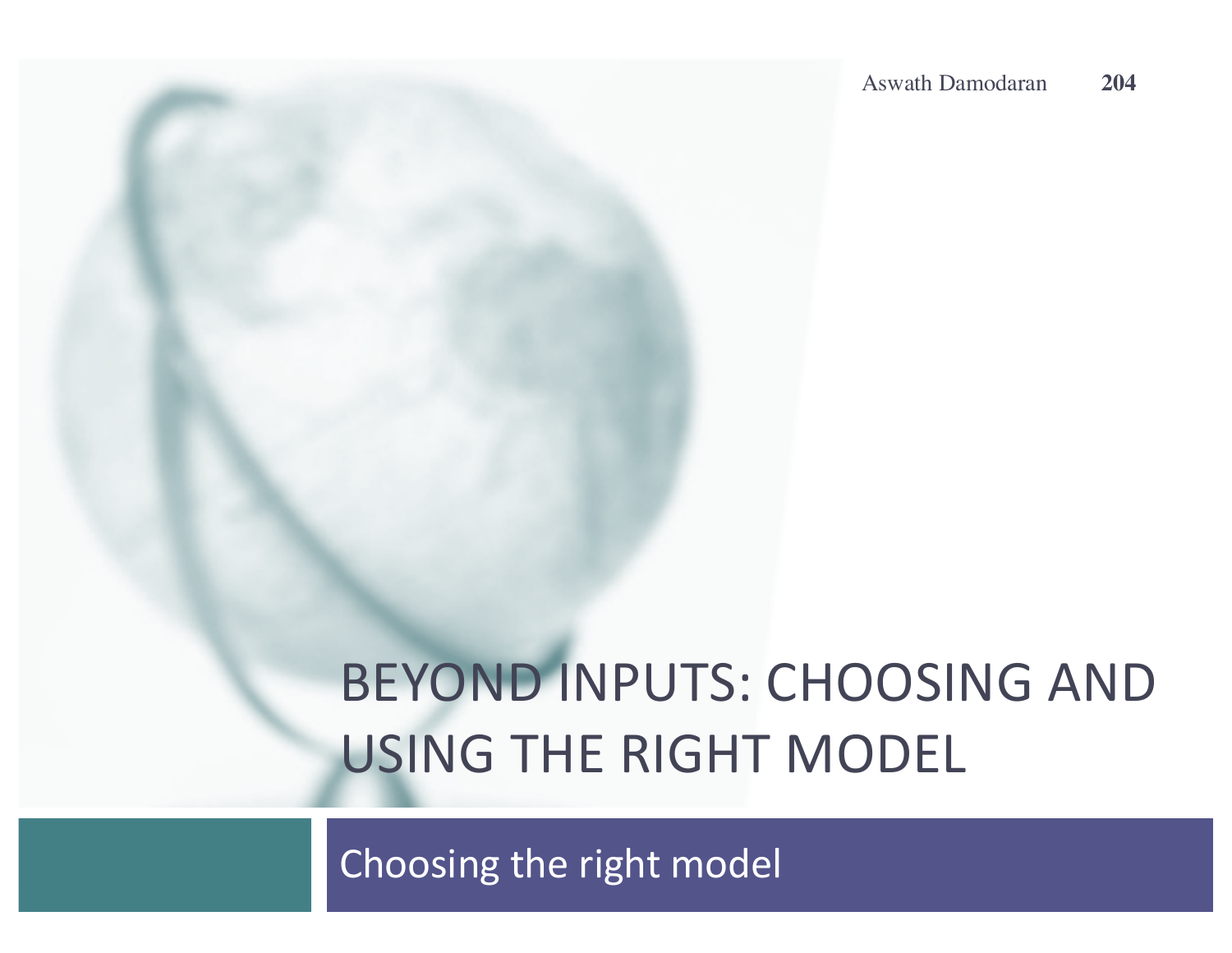### Summarizing the Inputs

- $\Box$  In summary, at this stage in the process, we should have an estimate of the
	- $\blacksquare$  the current cash flows on the investment, either to equity investors (dividends or free cash flows to equity) or to the firm (cash flow to the firm)
	- $\blacksquare$  the current cost of equity and/or capital on the investment
	- $\blacksquare$  the expected growth rate in earnings, based upon historical growth, analysts forecasts and/or fundamentals
- $\Box$  The next step in the process is deciding
	- **□** which cash flow to discount, which should indicate
	- **<u>E</u>** which discount rate needs to be estimated and
	- **□** what pattern we will assume growth to follow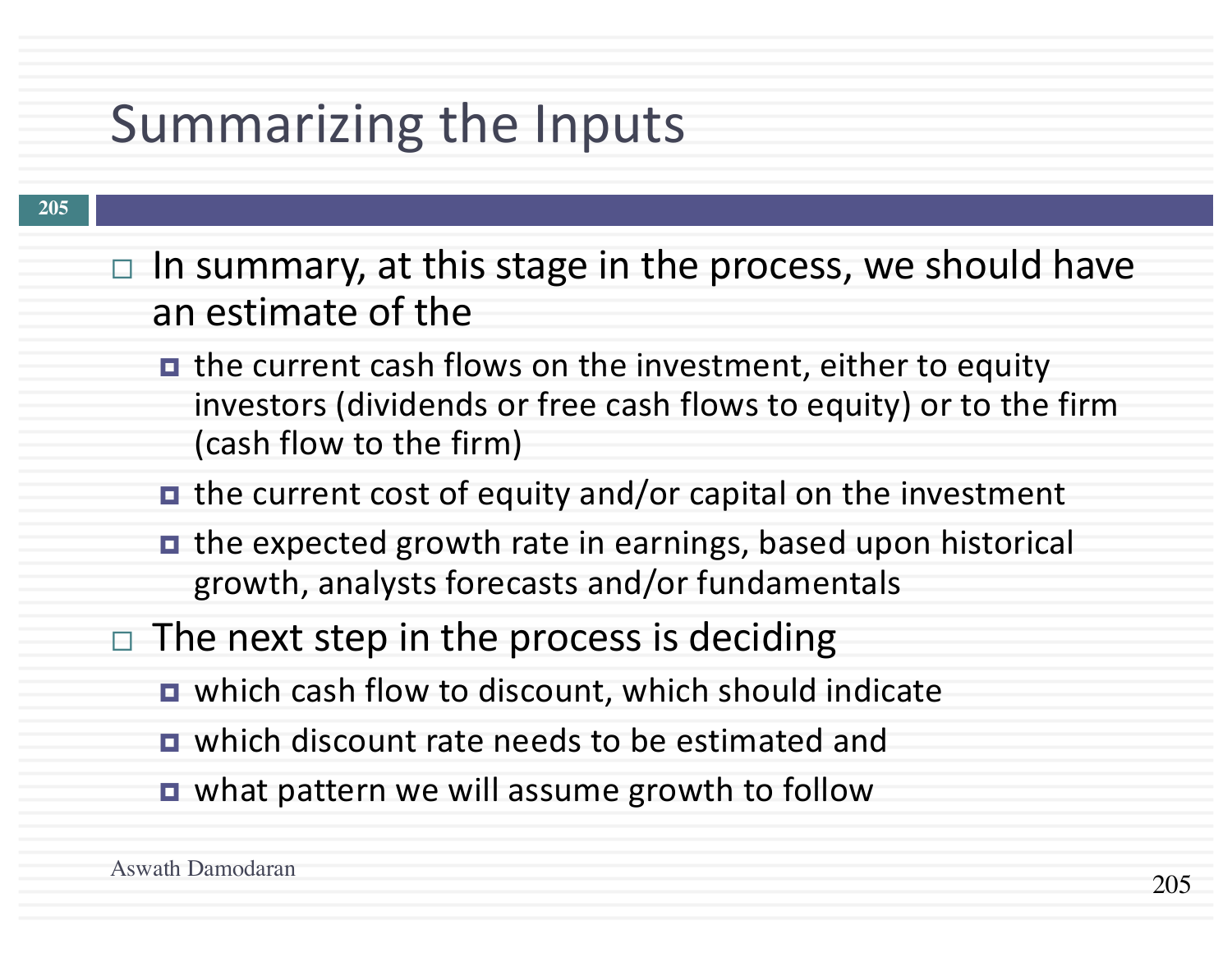## Which cash flow should I discount?

#### □ Use Equity Valuation

(a) for firms which have stable leverage, whether high or not, and

(b) if equity (stock) is being valued

□ Use Firm Valuation

(a) for firms which have leverage which is too high or too low, and expect to change the leverage over time, because debt payments and issues do not have to be factored in the cash flows and the discount rate (cost of capital) does not change dramatically over time.

(b) for firms for which you have partial information on leverage (eg: interest expenses are missing..)

(c) in all other cases, where you are more interested in valuing the firm than the equity. (Value Consulting?)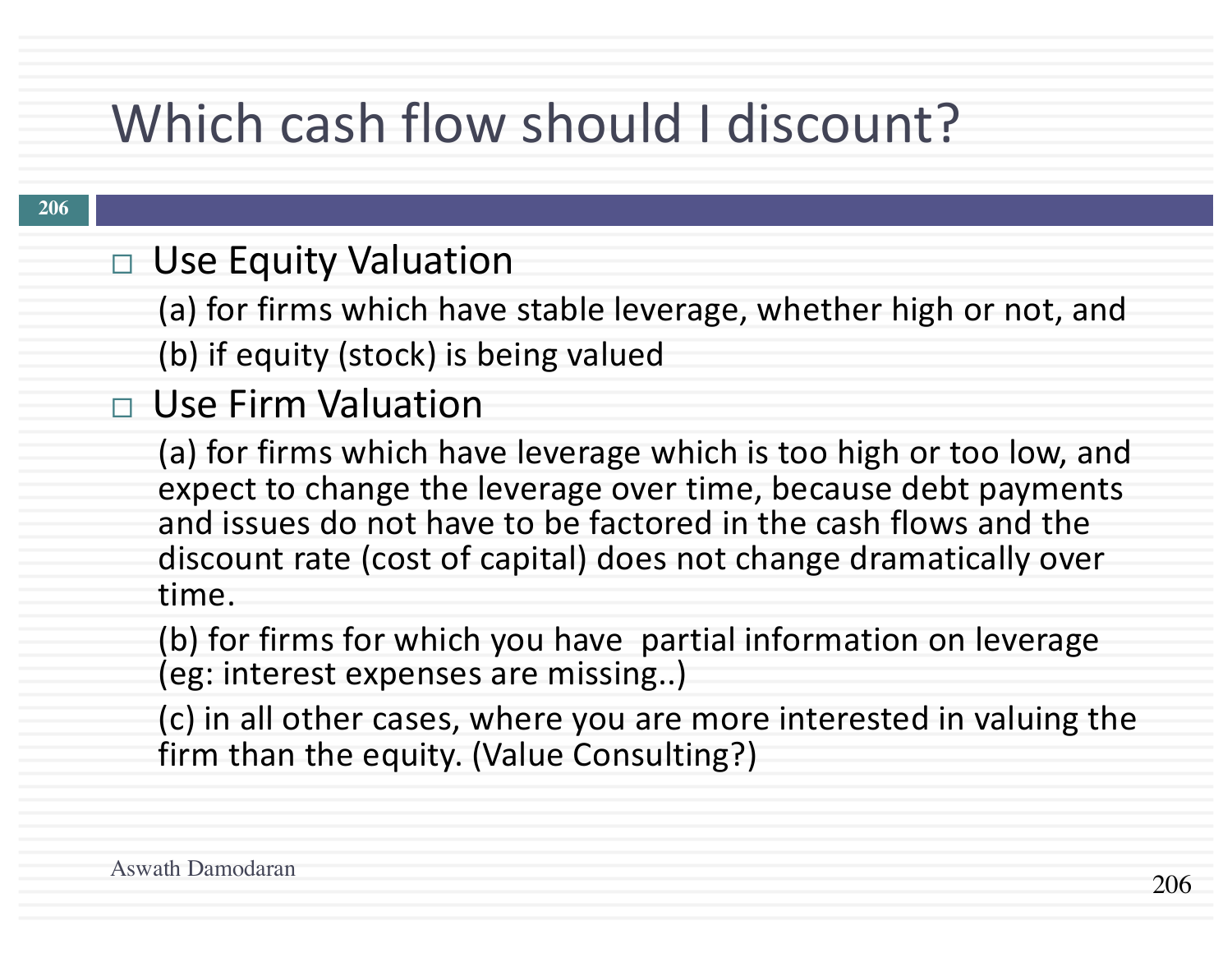## Given cash flows to equity, should I discount dividends or FCFE?

#### **207**

#### □ Use the Dividend Discount Model

(a) For firms which pay dividends (and repurchase stock) which are close to the Free Cash Flow to Equity (over a extended period)

(b)For firms where FCFE are difficult to estimate (Example: Banks and Financial Service companies)

### □ Use the FCFE Model

(a) For firms which pay dividends which are significantly higher or lower than the Free Cash Flow to Equity. (What is significant? ... As a rule of thumb, if dividends are less than 80% of FCFE or dividends are greater than 110% of FCFE over a 5-year period, use the FCFE model)

(b) For firms where dividends are not available (Example: Private Companies, IPOs)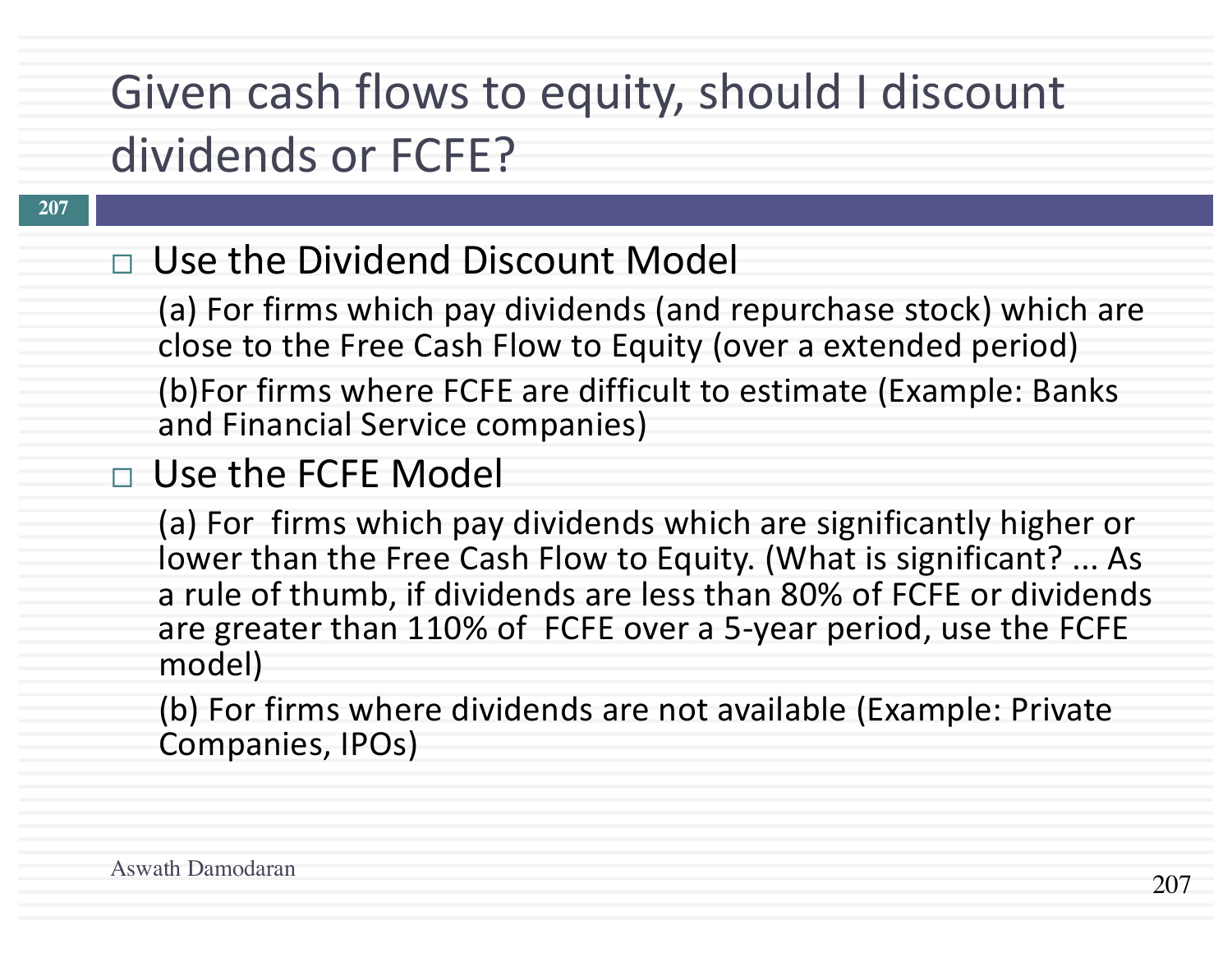## What discount rate should I use?

- □ Cost of Equity versus Cost of Capital
	- $\blacksquare$  If discounting cash flows to equity  $\rightarrow$  Cost of Equity
	- **□** If discounting cash flows to the firm -> Cost of Capital
- $\Box$  What currency should the discount rate (risk free rate) be in?
	- Match the currency in which you estimate the risk free rate to the currency of your cash flows
- $\Box$  Should I use real or nominal cash flows?
	- $\blacksquare$  If discounting real cash flows -> real cost of capital
	- $\Box$  If nominal cash flows -> nominal cost of capital
	- $\blacksquare$  If inflation is low (<10%), stick with nominal cash flows since taxes are based upon nominal income
	- $\blacksquare$  If inflation is high (>10%) switch to real cash flows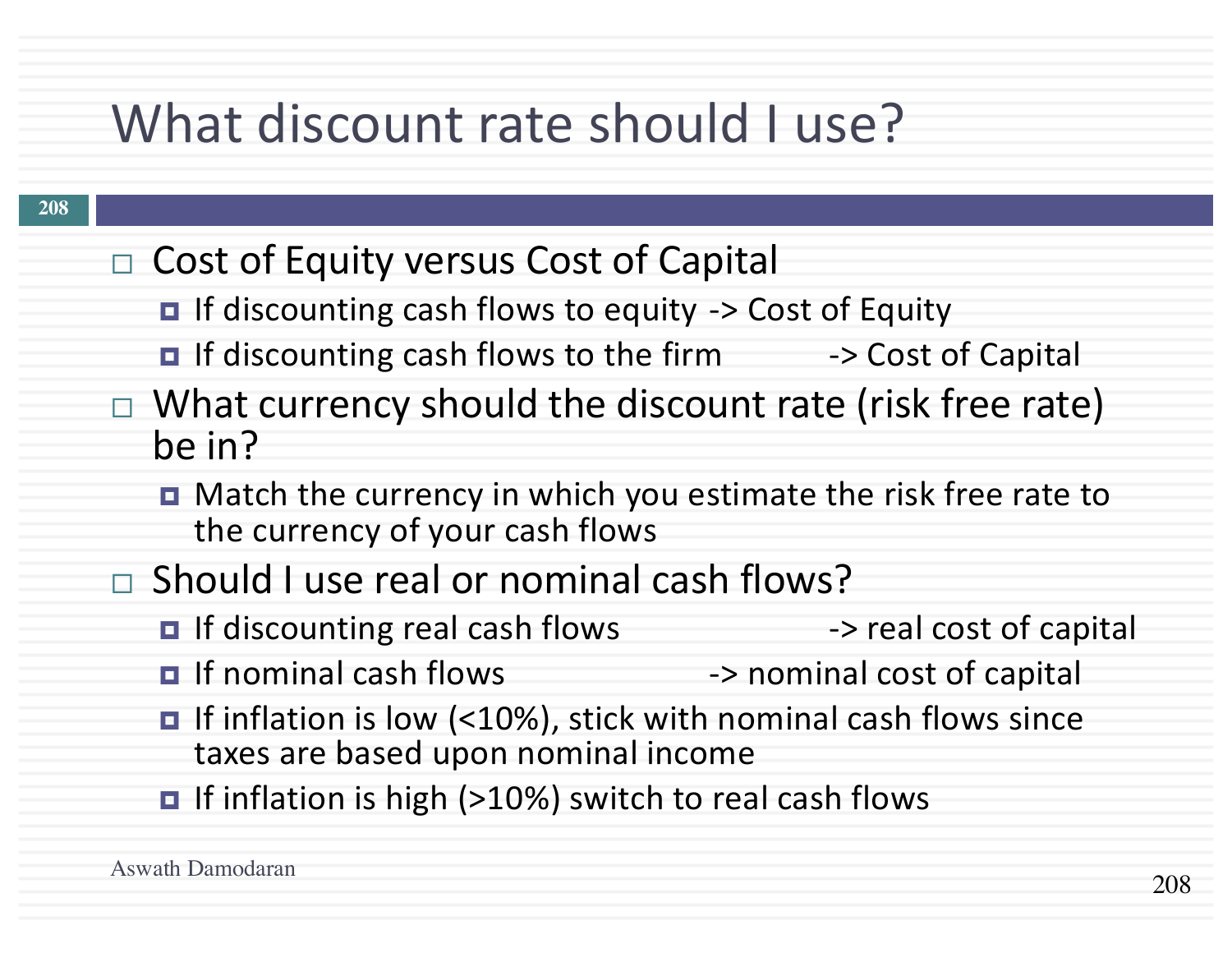## Which Growth Pattern Should I use?

- $\Box$  If your firm is
	- $\blacksquare$  large and growing at a rate close to or less than growth rate of the economy, or
	- $\blacksquare$  constrained by regulation from growing at rate faster than the economy
	- has the characteristics of a stable firm (average risk & reinvestment rates)

#### Use a Stable Growth Model

#### $\Box$  If your firm

- **□** is large & growing at a moderate rate (≤ Overall growth rate + 10%) or
- $\blacksquare$  has a single product & barriers to entry with a finite life (e.g. patents)

#### Use a 2-Stage Growth Model

#### $\Box$  If your firm

- $\blacksquare$  is small and growing at a very high rate (> Overall growth rate + 10%) or
- $\blacksquare$  has significant barriers to entry into the business
- $\blacksquare$  has firm characteristics that are very different from the norm

Use a 3-Stage or n-stage Model